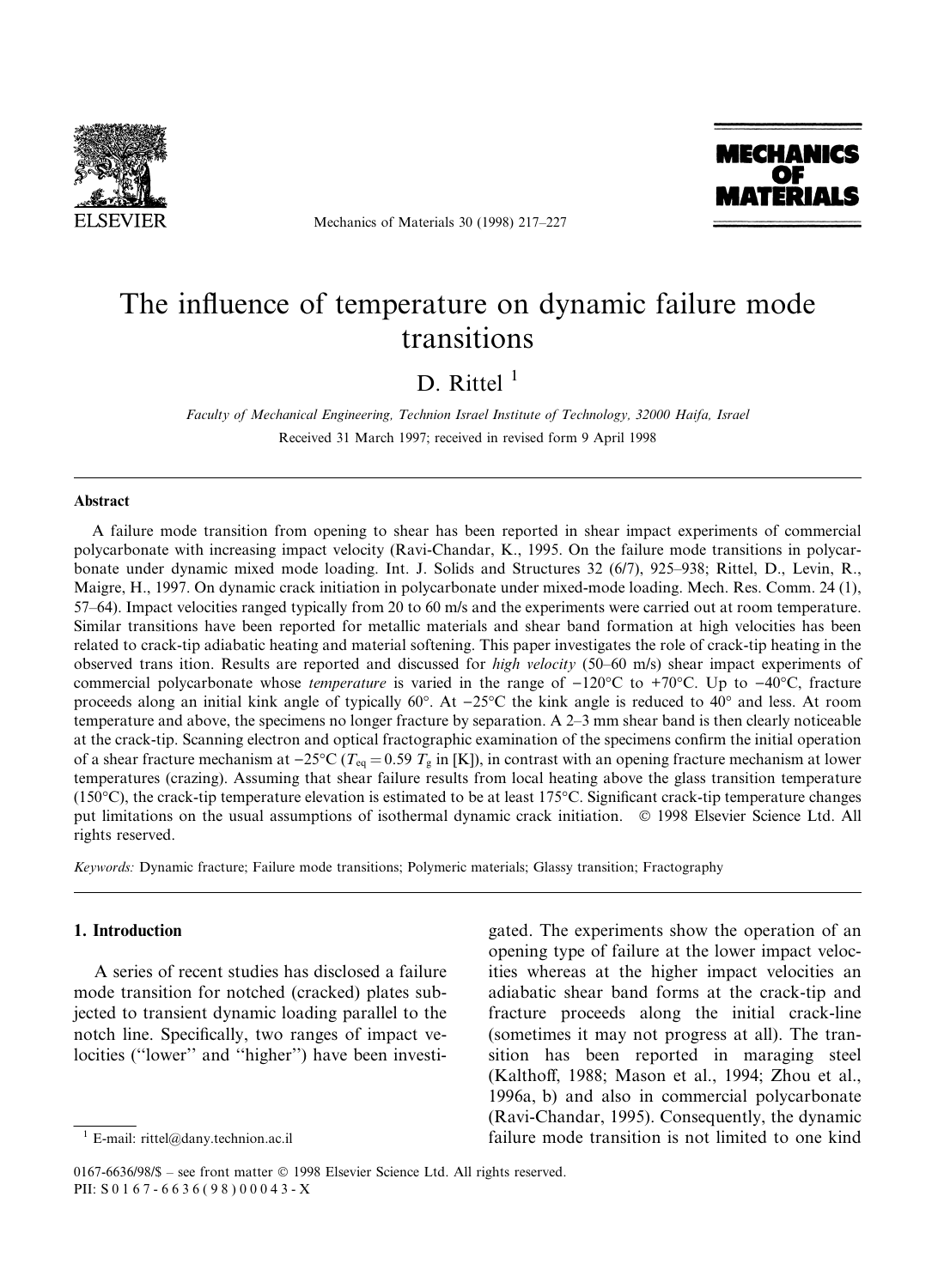of (crystalline) material as it appears in an amorphous thermoplastic polymer as well.

Furthermore, the development of adiabatic shear bands at the crack-tip is not restricted to the above mentioned kind of experiments which were analyzed in detail by Lee and Freund (1990). The general phenomenon can be related to mixedmode loading conditions which prevail at the crack-tip. In this context, Rittel et al., 1997; Rittel and Levin (1998) investigated the dynamic fracture of commercial polycarbonate subjected either to dominant mode I (compact compression specimens) loading or to dominant mode II (shear impact) loading. Their analysis relied on small scale yielding linear elastic fracture mechanics. The experimental results were processed using numerical simulations of the experiments in which contact between the fatigue crack faces was taken into account.

For (mixed-mode) dominant mode II experiments it was found that the main role of the contact between the crack faces is to cancel the negative mode I component which characterizes this kind of experiments (Lee and Freund, 1990). The crack-tip experiences almost pure mode II loading initially, followed by mixed-mode loading at later times upon arrival of reflected waves. An opening to shear transition similar to that previously reported was observed when the impact velocity was raised from less than 30 m/s to more than 50 m/s. In the first case, the specimens fractured by separation a typical kink angle of about 40° with respect to the crack-line. At the high impact velocities, the specimens did not fracture. Rather, they exhibited a clearly visible shear band at the crack-tip. Rittel et al., 1997; Rittel and Levin (1998) explained the transition by assuming a critical value of mode II stress intensity factor  $(K<sub>IISB</sub>)$  at these high loading rates.

For their (mixed-mode) mode I experiments, all the specimens fractured but it was observed that despite the enforced dominant mode I, signs of shear banding were apparent in these cases where  $K_{\text{IISB}}$  was exceeded (high velocity impact). In such cases, the crack was observed to initially propagate by a shear mechanism over a few hundred microns. Then fracture proceeded by an opening type of failure identified as crazing.

It is therefore clear that temperature variations are instrumental in the failure mode transition and it is desirable to have an idea of the amplitude of the phenomenon. Zhou et al. (1996a, b) modeled the shear band formation using coupled thermomechanical calculations allowing for the softening of the material surrounding the crack-tip. These authors showed that a significant fraction of the melting temperature of the material can be reached in a thin layer ahead of the crack-tip. Measurements of transient crack-tip temperature fields are quite delicate to perform (see e.g. Zhender and Rosakis, 1991). However, useful estimates can be obtained, albeit in average form, by testing specimens at different global temperatures, as shown in this paper.

Motivated by our observations of shear band formation in high velocity/room temperature experiments, we now keep the impact velocity relatively constant in the "high velocity" regime while the specimens' global temperature is systematically varied. Consequently, this work investigates the failure mode transitions of side impacted specimens whose temperature lies in the  $-120^{\circ}$ C to  $+70^{\circ}$ C range. The chosen material is the previously investigated commercial polycarbonate for which the glass transition temperature is  $T_g = 150^{\circ}$ C (Ravi-Chandar, 1995). The extent to which the transition is observed provides additional experimental information on the local crack-tip temperatures involved in the failure mode transition.

The paper is organized as follows: first, we describe the experimental and numerical framework used in this work. Next, we report and discuss the experimental results on the failure mode transition and the characterization of the failure mechanisms. Conclusions are then drawn.

## 2. Experimental and Numerical

## 2.1. Experimental

#### 2.1.1. Impact apparatus

The experimental setup is described in Fig. 1. A 12.7 mm diameter instrumented (PH 17-4) steel bar is brought in contact with the specimen (12.7 mm thick cracked plate) on one side. On its other side it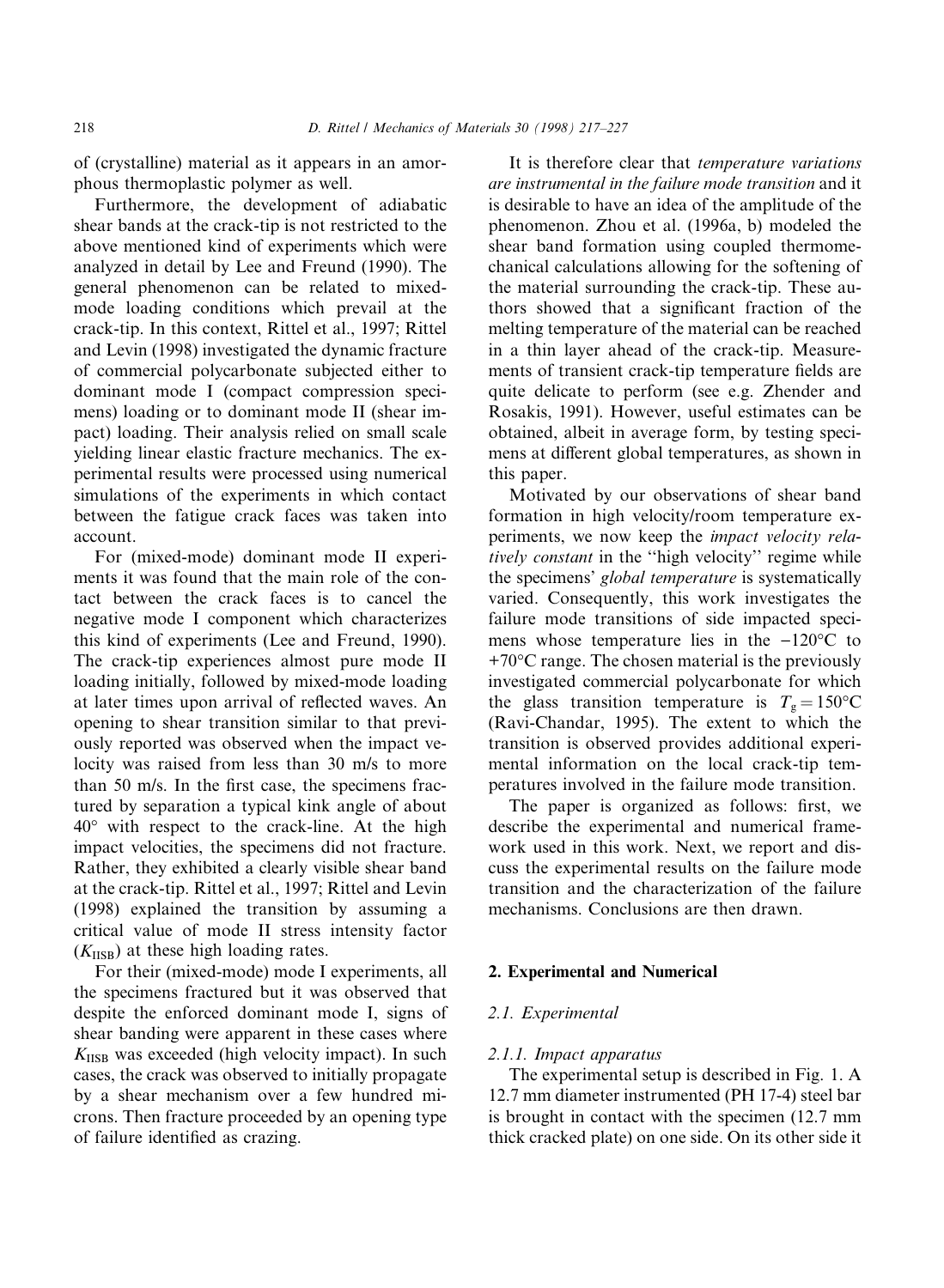

Fig. 1. Schematic representation of the shear impact experimental setup and data processing chain. All dimensions are in mm. The strain gage signals are collected on a high speed digital oscilloscope, processed into interfacial force and displacement signals. Next the force signal is fed into a numerical model to determine the evolution of the stress intensity factors. Finally, this evolution is used to determine the (kink) angle corresponding to the maximum hoop stress.

is impacted by a striker fired by a gas gun. Typical impact velocities can be adjusted in the  $8-60$  m/s range. The striker length is 8 cm which causes an impact duration of  $30 \mu s$ . The striker induces a compressive pulse  $(\varepsilon_{\text{in}})$  in the bar which is partly transmitted to the specimen and partly reflected as a tensile pulse  $(\varepsilon_{ref})$ . The pulses were collected by means of a digital oscilloscope (Nicollet 490 model) at a sampling rate of 5 MHz. The experimental pulses were corrected for geometrical dispersion (Kolsky, 1963; Lifshitz and Leber, 1994) using home made programs. Following determination of the incident and reflected pulses, the interfacial force  $P_i$  and velocity  $V_i$  pulses were determined using standard relations (Kolsky, 1963). In all the experiments the specimen lay unsupported so that fracture was purely inertial.

The experimental material was polycarbonate, supplied as 12.7 mm thick sheets. In each specimen, a fatigue crack was grown carefully such as to minimize the damage which accumulates at the crack-tip. The typical fatigue extension was about  $2-3$  mm long.

## 2.1.2. Assessment of the specimen's temperature

A cracked specimen was instrumented with a pair of thermocouples (J iron-constantan type). One thermocouple was cemented using a thin epoxy layer to the surface of the specimen in the vicinity of the crack-tip. The other thermocouple was cemented at specimen's mid-thickness in a small hole which was subsequently filled with epoxy based cement too. These two thermocouples were used to characterize the evolution of the surface and core temperatures of our polycarbonate specimens upon cooling or heating from a given temperature.

#### 2.2. The numerical model

The experimental results are analyzed in the framework of two-dimensional small scale yielding linear elastic fracture mechanics. The crack-tip fields are characterized by the stress intensity factors (SIF)  $K_I$  and  $K_{II}$ . In our experiments, we do not monitor the crack-tip directly. Rather, we use a hybrid experimental-numerical approach (Kobayashi, 1987) in which the boundary conditions (experimental forces in this case) are prescribed to a finite element model of the specimen. The evolution of the SIF is determined from the motion of keypoints in the vicinity of the crack-tip (Bui et al., 1992).

The experiments were analyzed using a commercial finite element code (ANSYS, 1994). We assumed two-dimensional plane strain deformations and linear elastic material behavior. The crack-tip is modeled using singular quarter point elements (Barsoum, 1978) and the crack in all the analyses is kept stationary so that the SIF are a function of time only (Freund, 1990). Traction free conditions are assumed over all the specimen except at the specimen-bar interface. To simulate the experiment, the recorded force pulse  $(P_i)$  is applied to this interface as boundary condition. The specimen can separate from the bar in an actual experiment and separation is modeled as tractionfree conditions. Consequently, the calculation can be extended beyond contact time for any duration wanted. An example of such recorded force pulse is shown in Fig. 2. The equations of motion were solved using Newmark's implicit scheme (Bathe, 1982).

As in our previous work, contact was modeled using special contact elements which apply a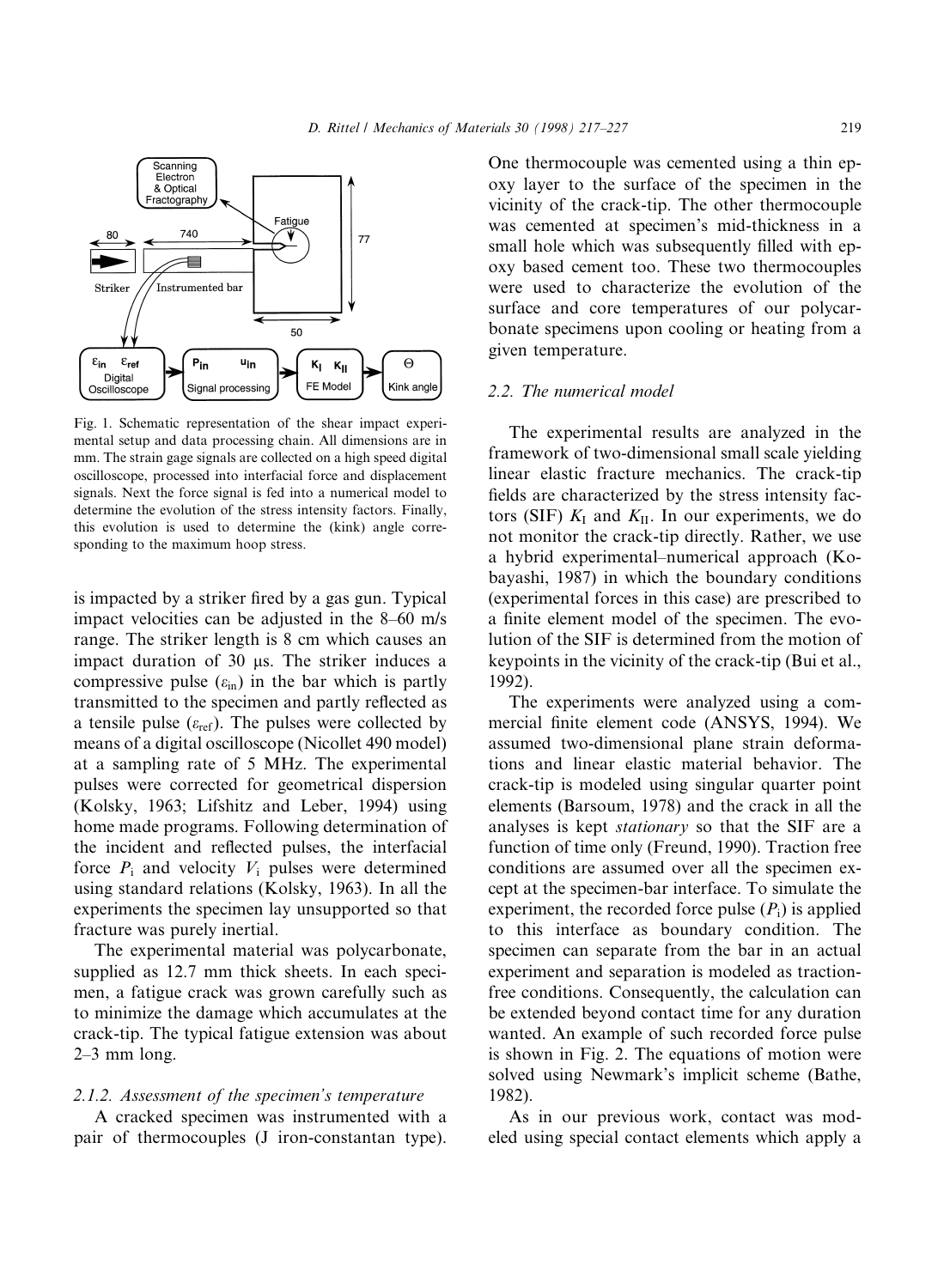

Fig. 2. Typical experimental (filtered) force pulse.

normal reaction when the gap between the two surfaces is closed. Friction was modeled as Coulomb friction and the coefficient of friction in all the analyses was chosen as  $\mu$ s = 0.4. This value is arbitrary as we do not know the actual coefficient of friction between the crack-faces. Yet the exact value is not critical for stationary cracks since our previous results showed that the dominant role is played by contact rather than by friction. Indeed, contact avoids interpenetration of the crack-flanks thus creating a loading configuration of almost ``pure mode II'' for a large part of the experiment while friction does not significantly affect the evolution of the SIF's.

A limited assessment of the temperature dependence of the mechanical properties of our polycarbonate is described next.

## 3. Results

#### 3.1. Mechanical properties of polycarbonate

The mechanical properties of this material were assessed using quasi-static tensile testing (Table 1). An equivalent "transfer modulus" (to account for dynamic effects  $-$  see Rittel and Maigre, 1996a) was determined from longitudinal wave velocity measurements using ultrasonic technique. The measurements were carried out on a 5 mm thick

| Table 1                                                    |  |  |
|------------------------------------------------------------|--|--|
| Measured room temperature mechanical properties of the in- |  |  |
| vestigated polycarbonate                                   |  |  |

|               | Young's modulus (GPa) | Poisson's ratio |
|---------------|-----------------------|-----------------|
| <b>Static</b> | 2.43                  | 0.37            |
| Dynamic       | 3.72                  | 0.37            |

disk to overcome attenuation problems characteristic of this material. The same procedure was also used to measure the longitudinal wave velocity in a specimen which was previously cooled in liquid nitrogen. For this specimen, the accurate temperature was not precisely known but we observed that the wave velocity did not vary by more than 15% in the cold material. This shows qualitatively that the elastic properties of the material are not markedly affected by temperature in the glassy state up to room temperature. We did not investigate the elastic properties of polycarbonate in the range  $20-70$ °C and assumed them to be constant, in accord with available data on the flexural modulus of this material (Elsevier Materials Selector, 1991).

## 3.2. Thermal response of the specimens

The evolution of the core and surface temperature of the specimens is shown in Fig. 3 for two distinct cases: heating from liquid nitrogen temperature, and cooling after extraction from boiling water. From these figures, it can be noted that the surface of the specimen behaves differently from its core, as expected. Since polycarbonate is a poor thermal conductor, we assumed that the surface layer is of limited depth which can be neglected to a first approximation with respect to the specimen's thickness. Consequently, the quoted temperatures were determined from the core readings.

### 3.3. Dynamic fracture as a function of temperature

It must be recalled here that previous room temperature (typically 23°C) high velocity/side impact of identical specimens showed the development of an adiabatic shear band and fracture did not progress significantly (Ravi-Chandar, 1995; Rittel et al., 1997; Rittel and Levin, 1998). For the sake of brevity we will not repeat in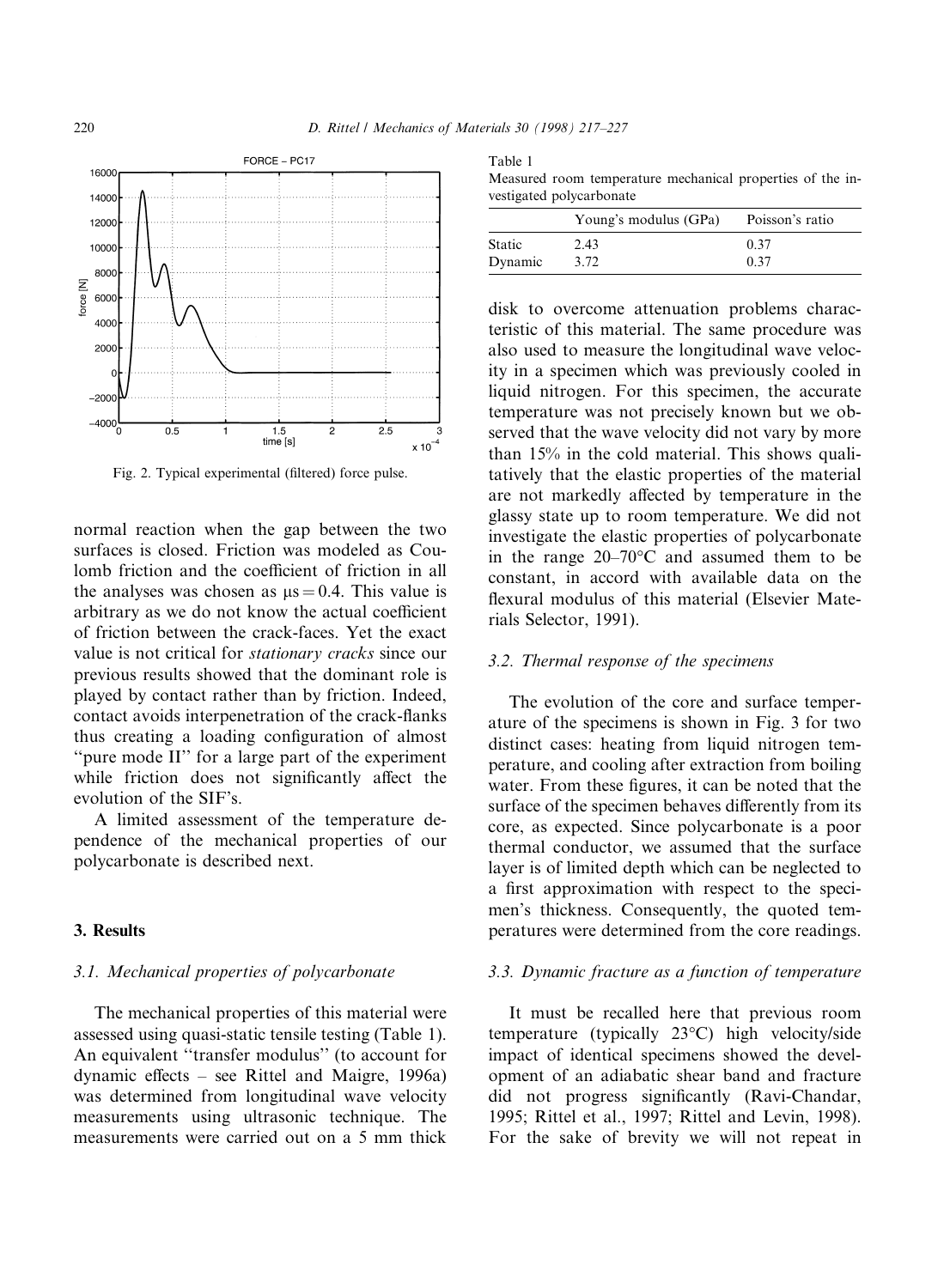

Fig. 3. Temperatures recorded by the core and surface thermocouples upon (a) heating, (b) cooling.

this paper the results obtained at room temperature.

The experimental results are listed in Table 2. A total of 9 specimens were fractured at a typical impact velocity ranging from 50 to 60 m/s. In the present experiments, the temperature of the specimens was varied between  $-120^{\circ}$ C and  $+70^{\circ}$ C. Therefore testing was carried below the glassy transition of this material. For all the specimens, the initial fracture (kink) angle was measured on both sides of the specimen. In some specimens it can be noted that the fatigue cracks did not grow symmetrically. In such cases, the crack length for calculation purposes was taken as the average value of the measurements. This lack of symmetry did not affect the experimental results reported here.

The results show that for almost identical impact velocities the specimens react quite differently according to the global temperature of the material:

- All the specimens tested in the range  $-120^{\circ}\text{C}$  to  $-25^{\circ}$ C fractured by separation.
- In contrast, the specimens tested at  $(RT) 70^{\circ}C$ did not fracture and developed noticeable shear bands (Figs. 4 and 5).
- Another interesting point is that in the fractured group, the initial kink angle remains remarkably constant in the temperature range of  $-120^{\circ}$ C to  $-40^{\circ}$ C and its typical value is 60 $^{\circ}$  and above. At  $-25^{\circ}$ C this angle becomes much smaller, inferior to 40° (Fig. 4). Ultimately, the kink angle vanishes and fracture no longer happens as the temperature is increased. The 70°C specimen exhibits a 2-3 mm long noticeable shear band in the extension of the crack-tip (Fig. 5).

Table 2 Experimental results. Note the kink angle transition at  $-25^{\circ}$ C. Crack length and kink angle are measured on both sides of the specimen

| Specimen    | Temperature $(^{\circ}C)$ | V impact $(m/s)$ | Crack-length (mm) | Kink angle $(°)$ |
|-------------|---------------------------|------------------|-------------------|------------------|
| <b>PC16</b> | $-120$                    | 58               | $16.2 - 14.3$     | $60 - 68$        |
| <b>PC17</b> | $-90$                     | 55               | $14.4 - 15.7$     | $56 - 51$        |
| PC20        | $-60$                     | 60               | $15.4 - 17.2$     | $54 - 58$        |
| PC21        | $-40$                     | 60               | $16.4 - 15.7$     | $55 - 58$        |
| PC22        | $-25$                     | 53               | $14.3 - 17.6$     | $40 - 38$        |
| PC24        | $-25$                     | 53               | $16.3 - 17.5$     | $33 - 30$        |
| PC28        | $-5$                      | 50               | $16.8 - 15.6$     | $29 - 30$        |
| PC25        | 70                        | 60               | $16.5 - 16.2$     | No fracture      |
| PC27        | 70                        | 60               | $17.5 - 15.7$     | No fracture      |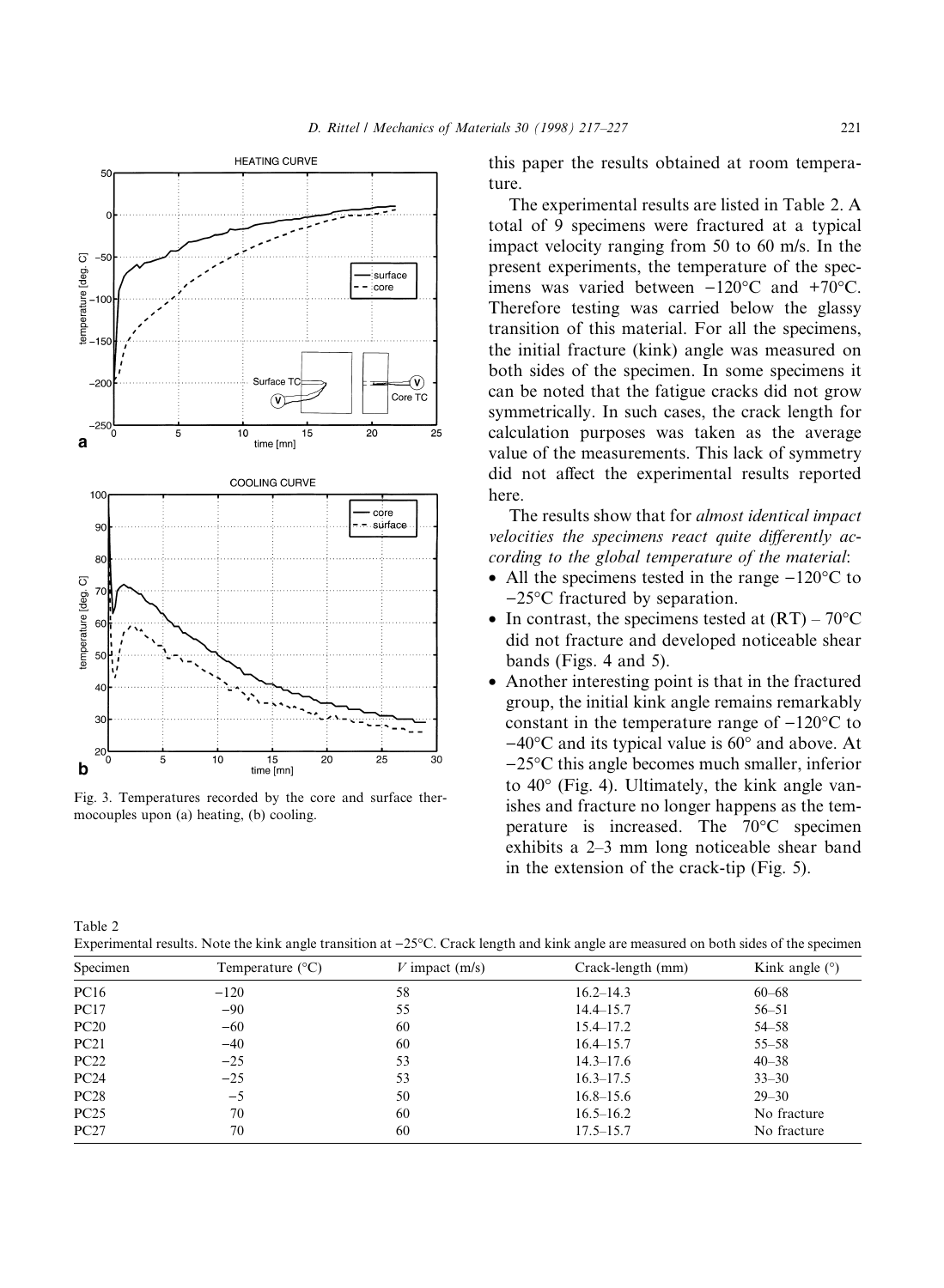

Fig. 4. Impacted specimens. (a)  $T = -60^{\circ}\text{C}$ , (b)  $T = -25^{\circ}\text{C}$ and (c)  $T = +70$ °C. Note that the kink angle decreases with increasing specimen's temperature. Specimen (c) did not fracture. Impact velocities in the range of  $50-60$  m/s.



Fig. 5. Close-up view on the shear band generated at the cracktip of a specimen at  $T = +70^{\circ}$ C. Note the "flame-like" aspect of the shear band. The picture is taken perpendicular to the specimen laying on millimetric paper.

In Fig. 6, we show the results of the numerical simulation of three characteristic experiments, at extreme temperatures and in the mid-temperature range. Each experiment differs from the other in its exact experimental conditions of impact velocity, contact conditions and (temperature related) mechanical impedance which affect the transfer of energy to the specimen. Consequently, a straightforward comparison of the absolute values of the reported SIF should not be attempted. However, it must be noted that the overall evolution of the SIF's is rather similar in all cases. For such typical evolution, the loading starts mostly under pure mode II conditions during about the first  $130 \mu s$ . Past this time, a marked mode I contribution appears, thus causing mixed-mode crack-tip loading.

The fracture surfaces of the specimens were investigated using scanning electron microscopy and characteristic fractographs are shown in Figs. 7 and 8 for a specimen fractured at  $-90^{\circ}$ C (PC17) and another at  $-25^{\circ}$ C (PC22). For the first specimen, fracture proceeds by a series of mirrorlike parabolas which emanate from the crack-tip. These parabolas extend over typically  $500 \mu m$ . Beyond this area, fracture progresses by displaying the characteristic periodic pattern which has been associated with crazing fracture mechanism (Washabaugh and Knauss, 1993 (in PMMA); Ravi-Chandar, 1995 (in PC)). Similar patterns were also observed by Rittel and Levin (1998) in their experiments. This observation shows the operation of a tensile fracture mechanism to which crazing is related (Ward and Hadley, 1993). The parabolas which are quite visible at low magnification do not reveal much significant features at much higher magnifications, as shown in Fig. 7.

Considering now the next specimen, PC22, the same general features are observed, i.e. occurrence of parabolas followed by crazing markings. However one major difference between the two specimens is noticeable. A layered band, typically 200 µm wide, is clearly visible between crack-tip and the parabolas. Such a band has been identified previously by Rittel et al. (1997) as the manifestation of a fractured adiabatic shear band. Higher magnification of this specific area disclose elongated voids (dimples) such as those observed by Ravi-Chandar (1995) and by Rittel and Levin (1998). Consequently, the fractographic examination reveals the operation of a shear failure mechanism inside adiabatic shear bands at  $-25^{\circ}$ C. This is the first operating fracture mechanism prior to crack opening as shown by the crazing markings further along the crack path. It must be emphasized that the observation of a shear band also coincides with a marked change in the fracture angle.

#### 4. Discussion

The key point of this work is the investigation of local crack-tip temperature elevations as a result of transient loading conditions. In order to get a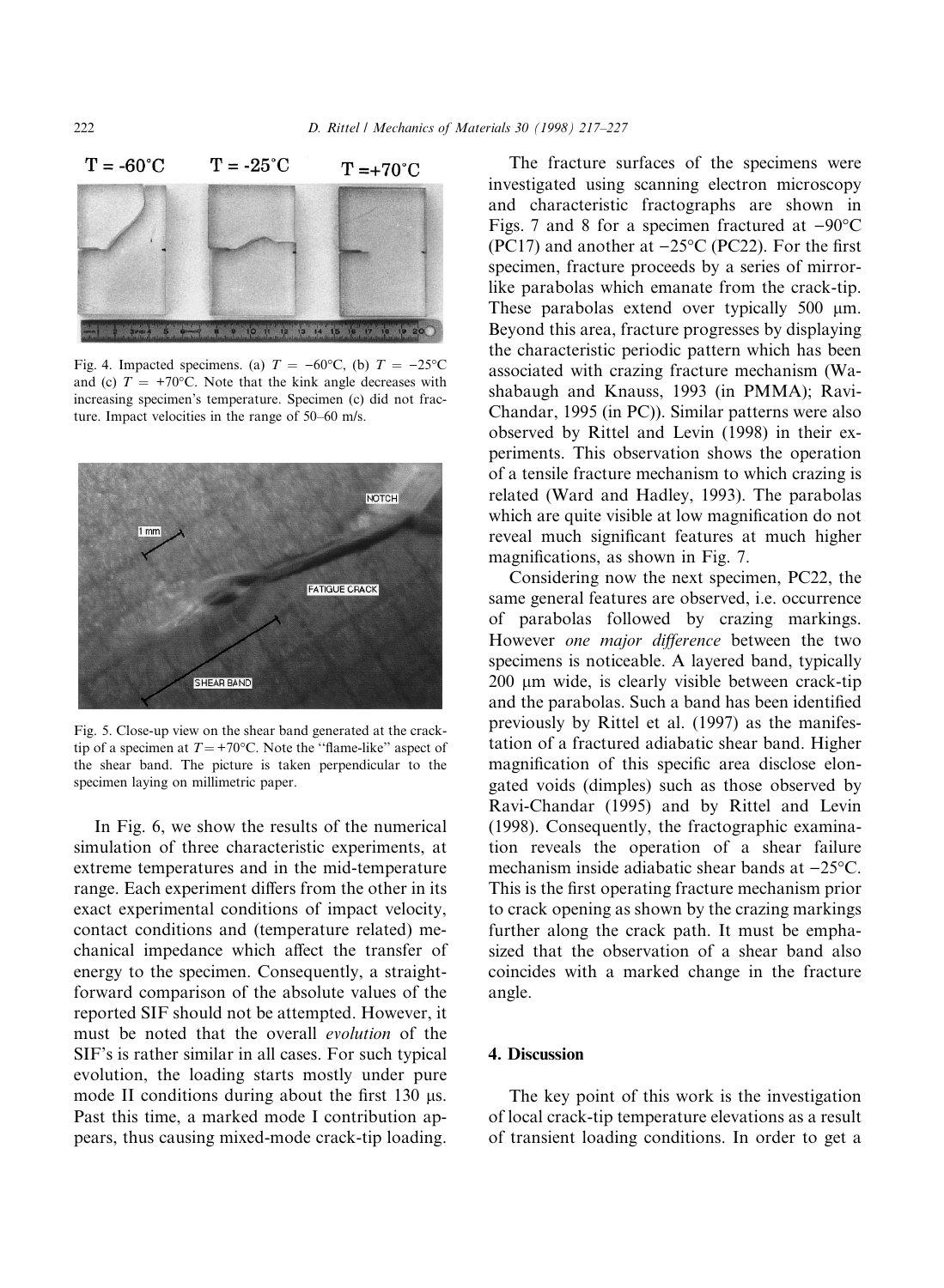

Fig. 6. Simulations of three experiments. (a) PC17 at  $-90^{\circ}$ C, (b) PC24 at  $-25^{\circ}$ C and (c) PC27 at 70°C. Note that the temporal evolutions of  $K_I$  and  $K_{II}$  are rather similar in all cases. Loading starts under almost pure mode II and mixed-mode is experienced after about  $130 \mu s$ .

simple estimate of the phenomenon, the baseline (i.e. global) temperature of the specimen is controlled at the time of impact while the local cracktip temperature is solely dictated by the thermomechanical response of the material. By reference to a "threshold temperature  $(T_g)$ ", the local temperature elevation is thereby assessed in a very simple way.

The experiments reported in this paper shed additional light on the transition of failure modes. The specimens are loaded at "high" impact velocities yielding generally similar evolutions of  $K_I$ 

and  $K_{II}$ . Yet, radically different failure mechanisms are activated as a function of the global temperature of the material. Let us recall here that previous experimental measurements and numerical estimates of the temperature field in and around adiabatic shear bands have shown that a significant fraction of the melting temperature of the material can be reached (Zhou et al., 1996b).

Our experiments show in a simple and straightforward manner the role of thermally activated failure processes in this material. For a given  $T_{\rm g}$  of 150°C, the observation of adiabatic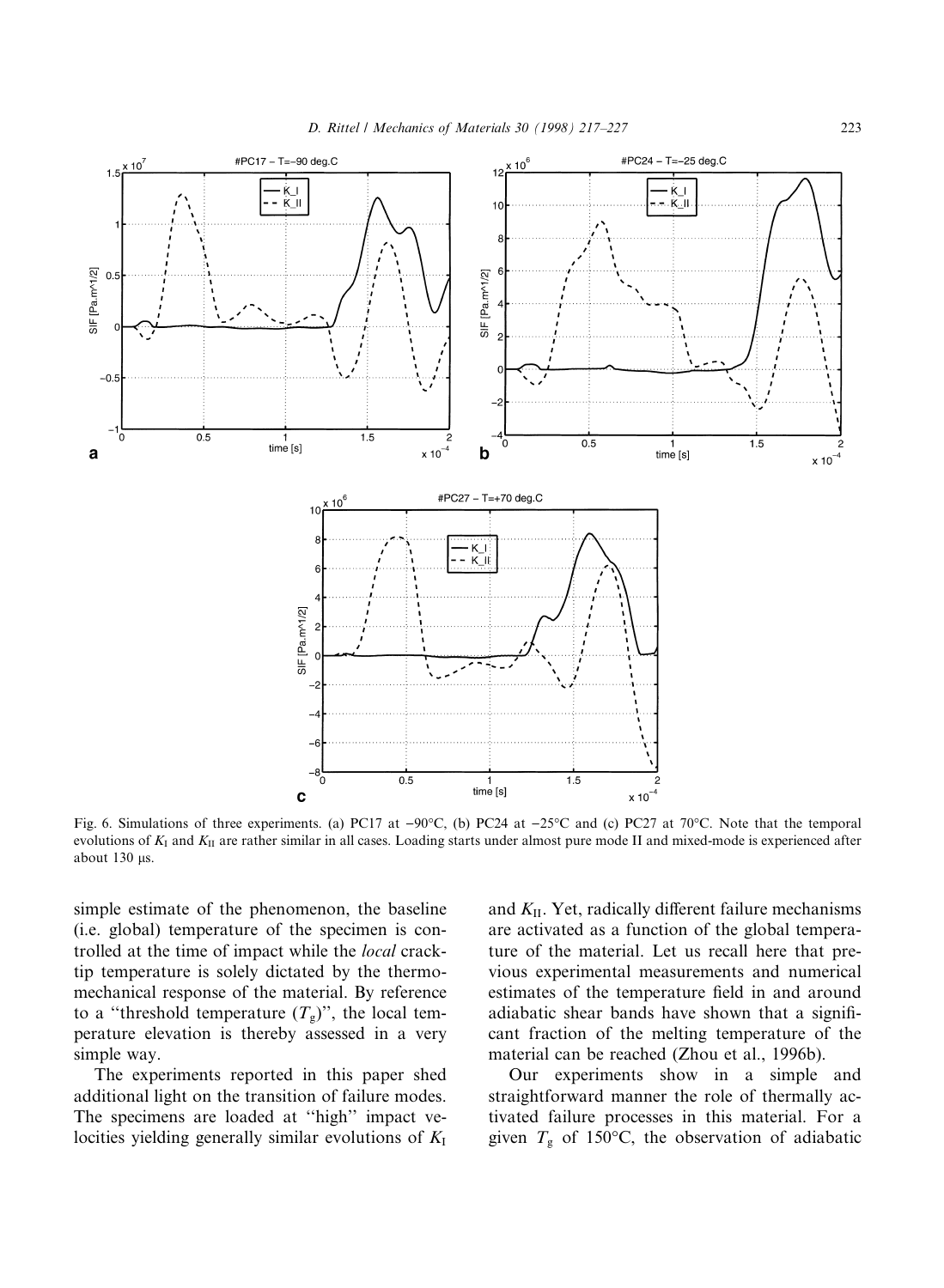

Fig. 7. Scanning electron fractograph of specimen PC17 ( $T = -90^{\circ}$ C). Characteristic areas are indicated by numbers: 1 is the original fatigue crack. 2 is a featureless very narrow zone at which the crack starts to propagate by making a high kink angle with respect to 1. Area 3 corresponds to parabolic markings. Finally, area 4 contains crazing markings indicating fracture dominated by a normal stress. CP indicates crack propagation direction.

shear banding at  $-25^{\circ}\text{C}$  ( $T_{\text{eq}} = 0.59$   $T_{\text{g}}$  in [K]) provides a first estimate (lower bound) of the temperature elevation, i.e. 175°C. This is of course an averaged measurement as compared with local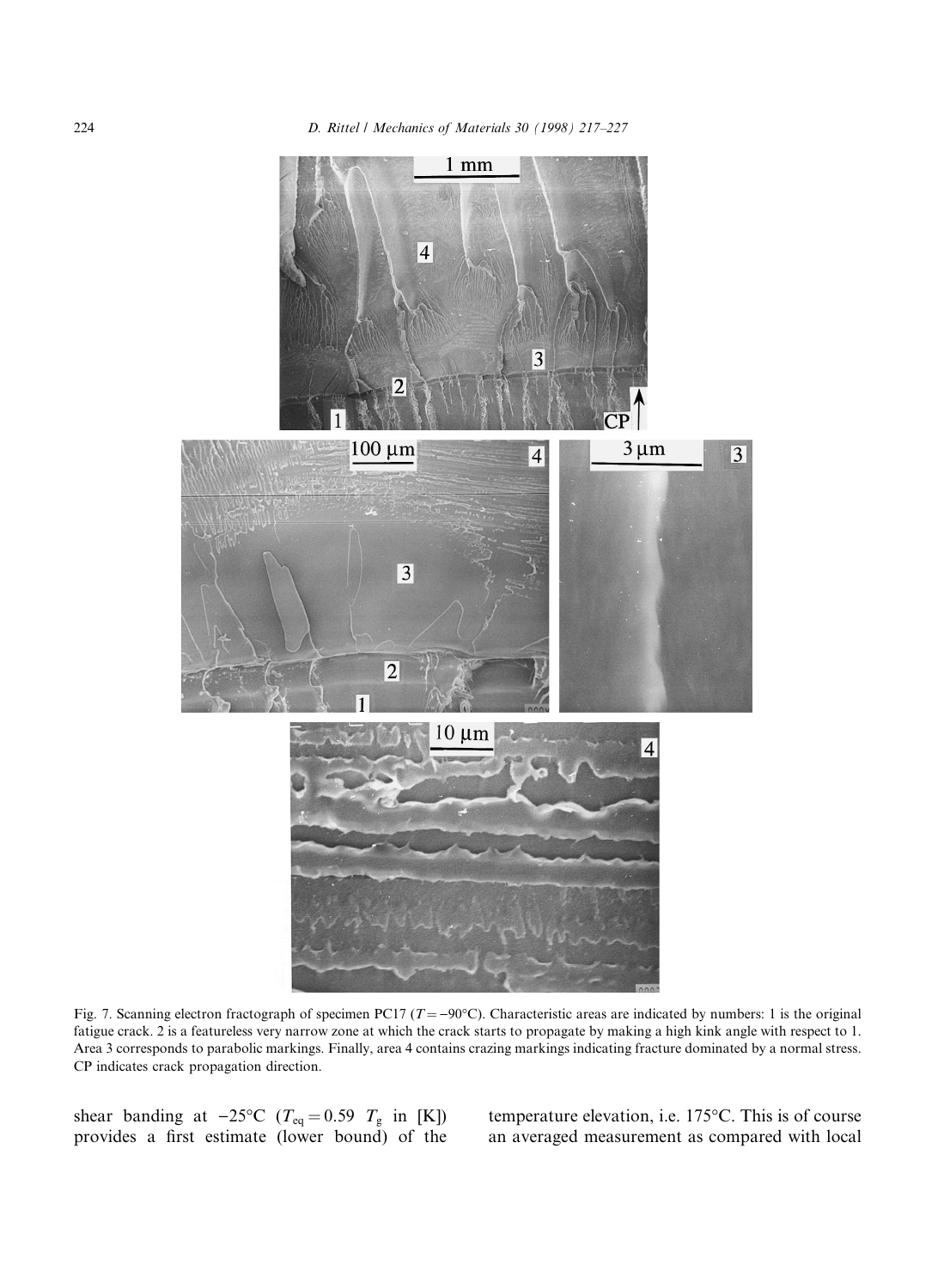

Fig. 8. Scanning electron fractograph of specimen PC22  $(T = -25$ °C). Note the general resemblance to Fig. 7. As previously, 1 is the original fatigue crack, 3 and 4 indicate parabolic markings and crazing areas respectively. Note the new layer marked 2 which contains elongated markings indicative of a shear failure mechanism. Area 2 is the adiabatic shear band, about 200 µm wide.

recordings of the temperature field e.g. as in Zehnder and Rosakis (1991). Yet, the present experiments have the advantage of providing useful information in an independent and straightforward manner. The detection of the adiabatic shear band is supported by the fractographic analysis which clearly shows the operation of a shear failure mechanism.

The baseline temperature of  $-25^{\circ}\text{C}$  is a turnpoint from which a noticeable change in the failure mechanism(s) is observed. This transition of failure modes is accompanied by a characteristic drop in the initial kink angle. Below the transition, the angle is of the order of 60°, then with increasing temperature the kink angle decreases and ultimately vanishes as a shear band is formed almost in the continuation of the original crack-line. In this respect, the experiments carried out a temperature exceeding RT do not yield much additional information as to the transition itself.

The kink angle values can be addressed within the framework of (small scale yielding) linear elastic fracture mechanics. The transition from opening to shear type of failure shows that the material surrounding the crack-tip has undergone some transformation (softening) which locally increases the fracture toughness of the material. As long as this transformation occurs on a limited scale, we assume that LEFM assumptions hold. We can thus use a macroscopic failure criterion, such as that of a maximum opening stress to identify the potential failure direction (kink angle). The angular values can be analyzed using a maximum (potential) energy release rate criterion. Such criterion was shown by Nuismer (1975) to be equivalent to a maximum hoop stress criterion  $\max{\lbrace \sigma_{\Theta\Theta} \rbrace}$  (Lawn, 1995).

To illustrate this point, we have plotted in Fig. 9 the angle corresponding to the maximum hoop stress at each time step for a typical evolution of the SIF (such as shown in Fig. 6). During the initial pure mode II phase, the maximum hoop stress angle is of about 70° which is close to Lee and Freund's results (1990). No shear band was observed in this case.

Different angular values, in particular  $40^{\circ}$ , correspond to the later stages of the loading where mixed-mode is fully developed. In these cases a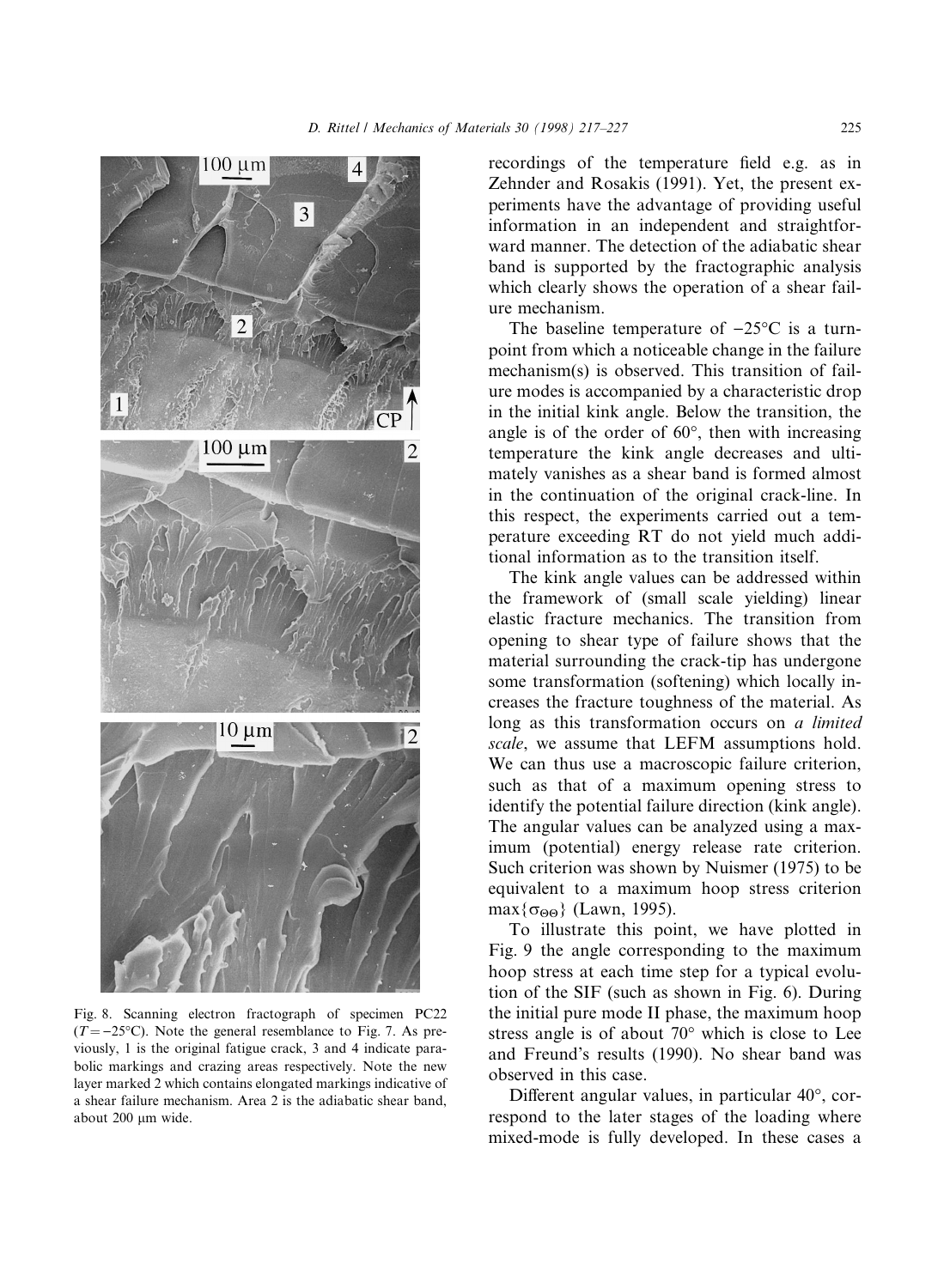

Fig. 9. Prediction of the kink angle based on the maximum hoop stress determined from a typical evolution of the SIF. During the first 130 µs, the kink angle value will be of  $70^{\circ}$ corresponding to local opening during almost pure mode II loading. Past this time, mixed-mode loading develops and smaller kink angle values are predicted.

shear band may have preceded the opening failure stage. Adiabatic shear banding of course does not obey a normal stress criterion and it was proposed by Rittel and Levin (1998) that a critical value of the mode II SIF triggers its formation (4 MPa  $m^{1/2}$ ).

Our present experiments complement the previous suggestion by requiring that the material be locally heated to a level promoting shear band formation and shear failure. This temperature can be identified as  $T<sub>g</sub>$  (Tetelman and Mac Evily, 1967), or to the neighboring softening temperature. Consequently, it appears that different failure criteria compete to dictate the response of the same material as evidenced from the different failure mechanisms which operate.

In contrast with polycarbonate, we did not observe such a velocity related transition including shear band formation with polymethylmethacrylate (PMMA) specimens ( $T_g = 100$ °C) tested at room temperature (Rittel and Maigre, 1996b). Additional preliminary experiments, similar to those reported here, were carried out at approximate equivalent temperatures [in K] of 0.9  $T_{\rm g}$  and 1.13  $T_{\rm g}$ . The impact velocity was about 55 m/s. For the specimen heated to 0.9  $T_{\rm g}$ , fracture occurred at a high kink angle whereas at 1.13  $T<sub>g</sub>$  the

specimens did not fracture at all, with almost no macroscopic evidence of shear banding. The two polymers are different materials with distinct thermal responses (parallel to Ti6Al4V vs. C300 maraging steel as in Zhou et al., 1996a). Keeping this distinction in mind, the preliminary experiments reinforce the suggestion that local attainment of  $T<sub>g</sub>$  is nevertheless necessary and sufficient to promote (adiabatic) shear failure in these materials.

The present observations are original in the sense that they clearly show the role and the extent of local crack-tip heating in a material for which there is a well defined notion of thermal transition  $(T<sub>g</sub>)$ . They also illustrate the difficulty in proposing an isothermal criterion for dynamic crack initiation in those materials which possess failure mode transitions, in contrast with (brittle) materials for which failure initiates in a direction corresponding to a maximum hoop stress criterion.

Finally, since the transition of failure modes has been originally reported for some metallic alloys, it can be expected that the present methodology should yield useful information about the local temperatures which develop at the crack-tip.

## 5. Conclusions

Dynamic crack initiation has been investigated in polycarbonate specimens subjected to shear impact loading at various temperatures. All specimens were subjected to almost similar impact velocities of the order of 60 m/s. For this experiment, the loading is initially of pure mode II type (due to contact between the crack faces) followed by mixed-mode loading at later stages (including a positive mode I component).

- The results show that as the baseline temperature is increased from  $-120^{\circ}$ C to  $-25^{\circ}$ C the initial kink angle of 60° decreases to a new value of 40° and less. Specimens tested at room temperature and above do not fail by separation and exhibit significant crack-tip shear banding.
- · The transition of failure mode from opening to localized shear is corroborated by scanning electron fractographic analysis showing clearly the presence of a shear band in the specimens frac-